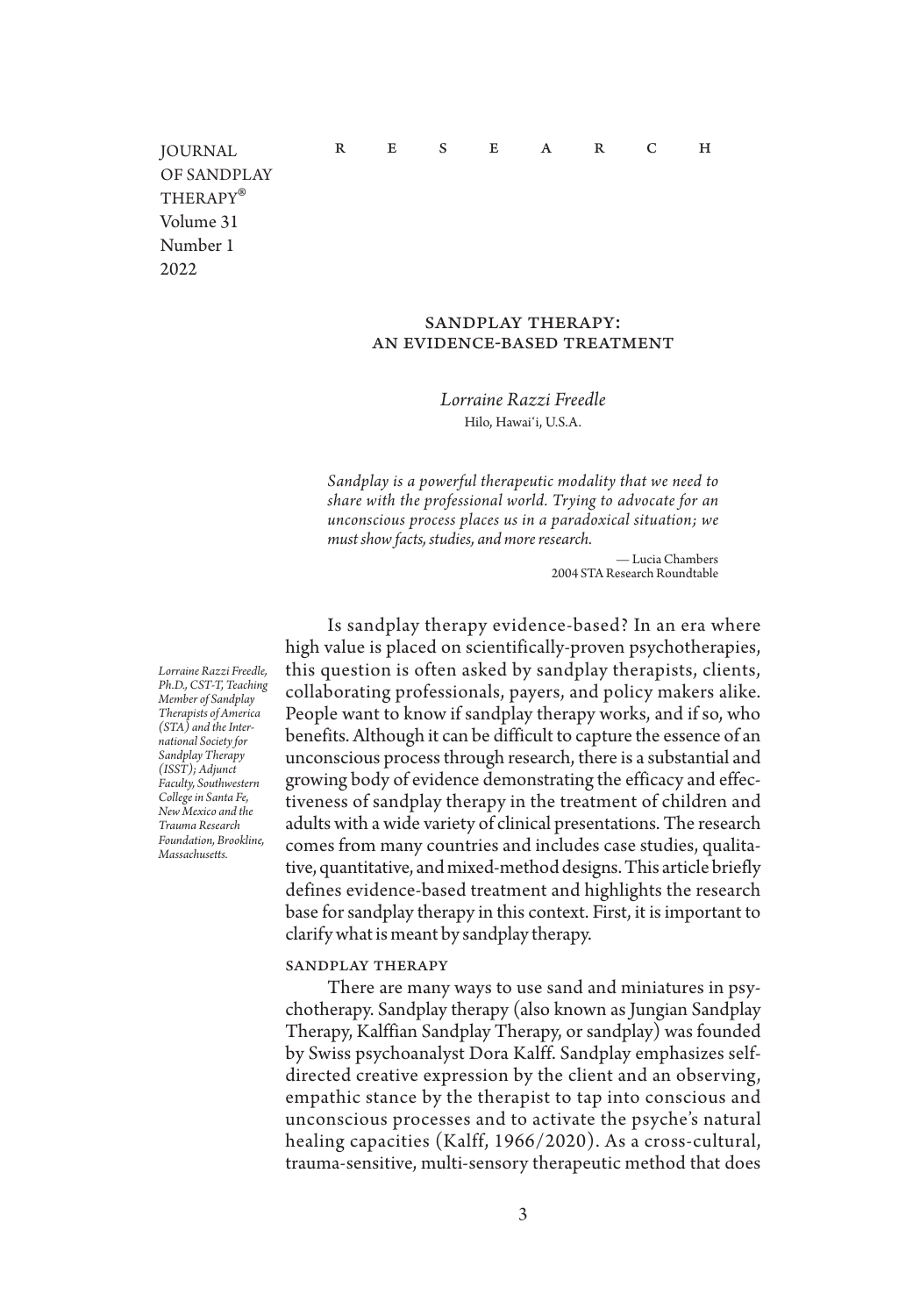not depend on verbal language, sandplay is practiced throughout the world with children and adults with a range of mental health concerns. Sandplay may be used as a short-term or long-term intervention, and may be conducted in an individual or group format in a variety of settings including outpatient clinics, community-based settings, schools, and hospitals. With strong theoretical roots in the depth psychology of C. G. Jung, therapeutic play, and Eastern contemplative practices (Kalff, 1966/2020), general support for sandplay draws from the research base for psychodynamic methods, play therapy, expressive art therapies, trauma-informed care, and mindfulnessbased practices (Freedle, 2017; Wiersma, et al., 2022).

# evidence-based treatment

Evidence-based treatment is nested in a broader context of evidencebased practice. According to the American Psychological Association (2006), evidence-based practice involves, "the integration of the best available research with clinical expertise in the context of patient characteristics, culture and preferences" (p.273). The sandplay therapist seeks education, training, and consultation to enhance their professional competence (STA, 2018). They collaborate with their clients and adapt their approach to meet client needs. Sandplay therapists are also mindful that the research focus of evidence-based practice is not limited to the treatment method itself, but rather extends to research on the treatment process, the therapeutic relationship, and the intersection of client characteristics, identities, and circumstance.

Evidence-based treatments (also known as ESTs, empirically-supported treatments) are those with scientific evidence of treatment outcomes. Multiple studies with different research designs contribute to the breadth and quality of evidence depending on the question at hand. For example, to understand how particular clients experience sandplay therapy, descriptive case studies or qualitative research designs may be most helpful. To measure the effectiveness of sandplay therapy with different populations and under certain conditions, quantitative studies using experimental research designs are needed, including those that take place in the actual settings where sandplay therapy is conducted.

Research quality is determined by the strength of conclusions that can be drawn about treatment efficacy– the systematic and scientific evaluation of whether a treatment works. The highest quality studies, such as randomized controlled trials (RCT's) best control threats to internal validity and are considered the most reliable and credible. There is general consensus regarding the strength of a hierarchy of scientific evidence when drawing conclusions about treatment efficacy (APA, 2006). For the purposes of this discussion, the evidence will be clustered into three broad categories in ascending order toward those that provide the most scientific evidence for treatment outcomes (Figure 1).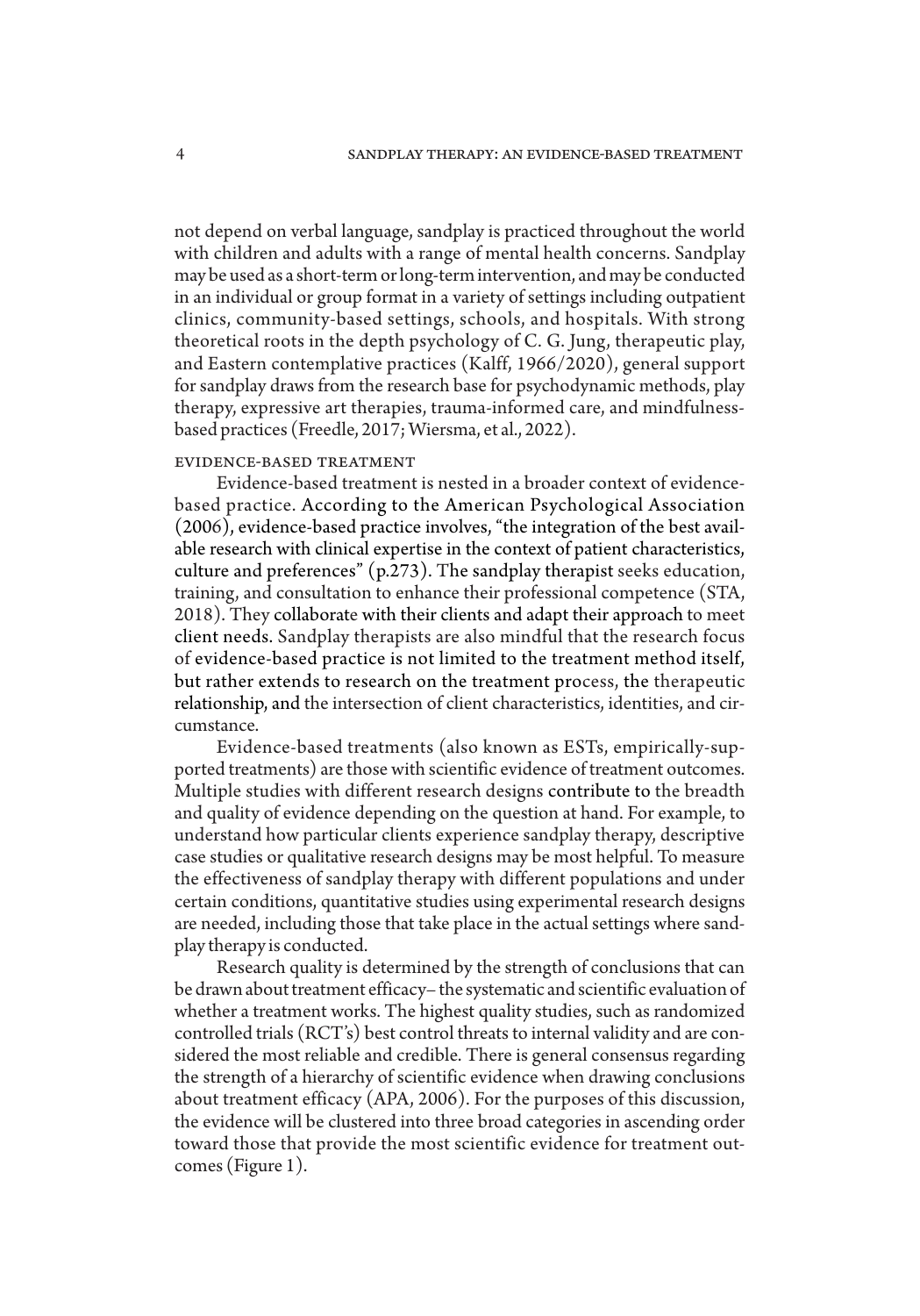# **Hierarchy of Evidence for Treatment Efficacy**

MA's Meta-analyses, systematic reviews

## **Experimental Designs**

Randomized controlled trials (RCT's), quasi-experimental, effectiveness studies

#### **Qualitative/Descriptive Studies**

Clinical observations, case studies, and qualitative research of lived experiences and processes

*Figure 1. Hierarchy of evidence for treatment efficacy*

# qualitative/descriptive studies

This tier of evidence consists of clinical observations, case studies, and qualitative research, and also includes studies that synthesize qualitative/ descriptive research. These types of studies may best capture the lived experiences of people engaging in sandplay therapy, the treatment process, and the factors that contribute to change, and can be used to generate questions to guide further study.

For decades, sandplay practice has been informed by research focused on theoretical and qualitative explorations, including case study and multiple case study designs. In the classic book, *Sandplay: A Psychotherapeutic Approach to the Psyche*, Dora Kalff introduces her original approach and invites readers into her consulting room with nine illustrative case studies (Kalff, 1966/2020). She calls upon the therapist to offer a "free and protected space" for healing  $(p.16)$ , emphasizes the importance of touching and releasing the transformative energies of the sacred Self to further psychological development, and reviews the cases children and adults with problems such as anxiety, bedwetting, learning challenges, mother bonds, and the need for stronger ego development (Kalff, 1966/2020).

Rie Rogers Mitchell and Harriet Friedman (1994) explore the history of sandplay therapy and survey the available empirical research from 1970 to the early 1990s. In addition to case studies approved for inclusion in the archives of the International Society for Sandplay Therapy (ISST), research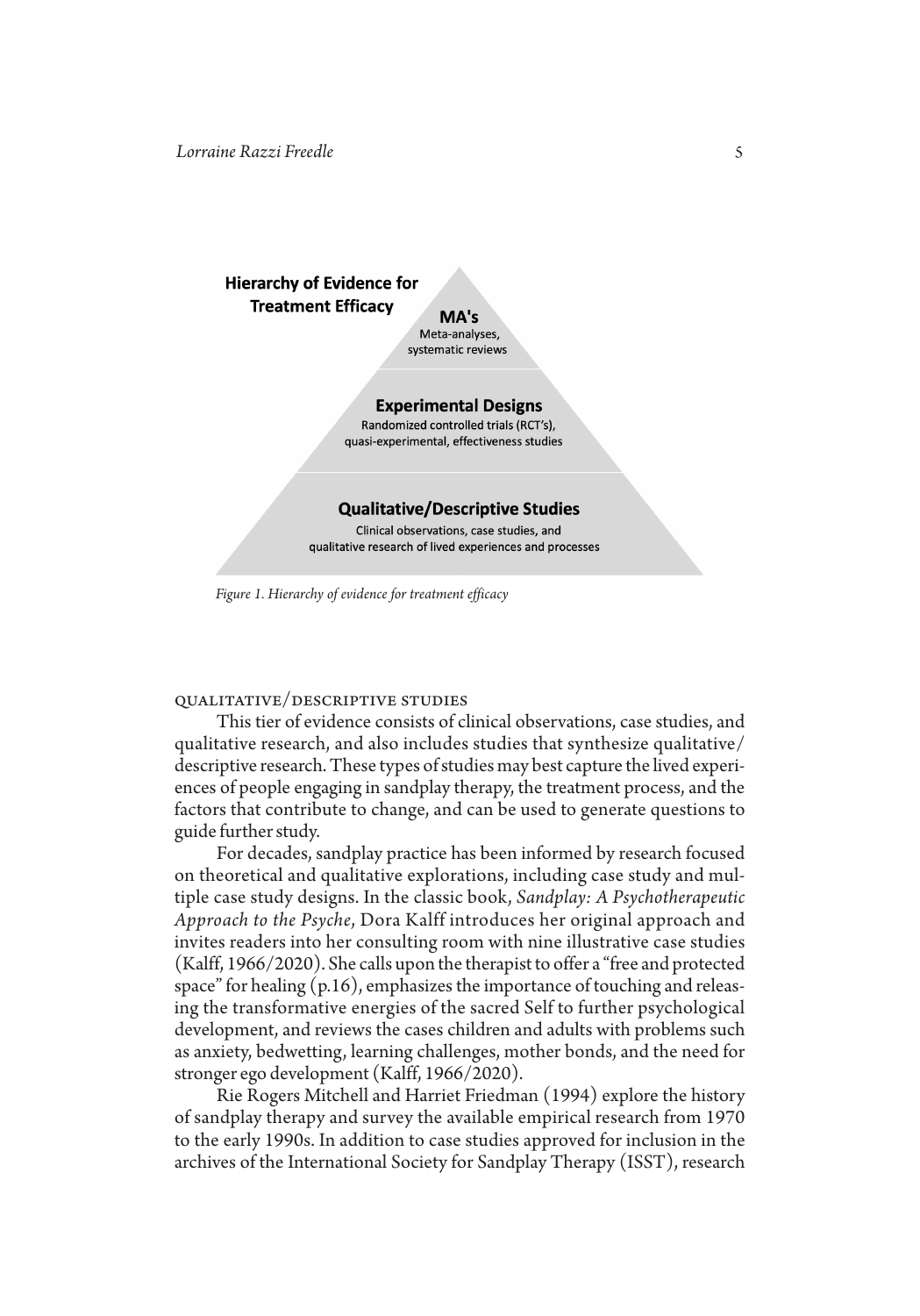during this time period focused mostly on the qualities, themes, and symbolic content of sandplay scenes based on age, developmental level, and mental health considerations.

For the past thirty-one years the *Journal of Sandplay Therapy* has provided rich case studies with vivid photos that provide insight and deep understanding about the use of sandplay therapy with a wide variety of people– from young children to the elderly. A broad spectrum of issues is addressed that includes, but is not limited to attachment, abuse, trauma, physical illness, identity development, racial and cultural challenges, grief and loss, mental health concerns, school/work problems, addiction, phase of life, spiritual growth, and preparation for death. Abstracts of these studies can be easily searched and accessed by author or key words (https://www.sandplay. org/journal/abstracts/).

Qualitative studies exploring the process of sandplay therapy suggest that, along with the therapeutic relationship, the multi-sensory aspects of sandplay are an essential and underlying mechanism of change (Freedle, 2007), and that sandplay therapy, with emphasis on symbolic expression can facilitate access to feelings and experiences that can be difficult to address through verbal therapy alone (Freedle, 2007; Lagutina, et al., 2011).

A synthesis of findings from qualitative studies (including the qualitative component of mixed-method studies) published in the *Journal of Sandplay Therapy* that examined how people experienced sandplay therapy is presented in Table 1. The participants included adolescents and adults who sought sandplay therapy for personal growth, mental health concerns, trauma, addiction, traumatic brain injury, and/or severe mental illness.

How do people experience sandplay therapy? (Freedle, 2007; Freedle, et al., 2015, 2020; Loue, 2019; Stănescu, 2021) Calming, relaxing, safe, peaceful Playful, enjoyable, fun Brings up/releases deep emotions and memories, intense Able to express myself without words, tell my story, make my world Able to go deeper, be more complete, my whole self Able to see what's happening and work through my feelings/problems Sensory experience, able to connect to my body and my feelings Able to use my imagination, creativity, "like dreaming with toys" Improves awareness*,* mindfulness stance, able to be an observer Leads to insights, self-discoveries, epiphanies, and new perspectives Therapist's role is important, provides safety and support First sand trays can be different, challenging, anxiety-provoking Very helpful, beneficial

*Table 1. Synthesis of findings from qualitative research published in the Journal of Sandplay Therapy*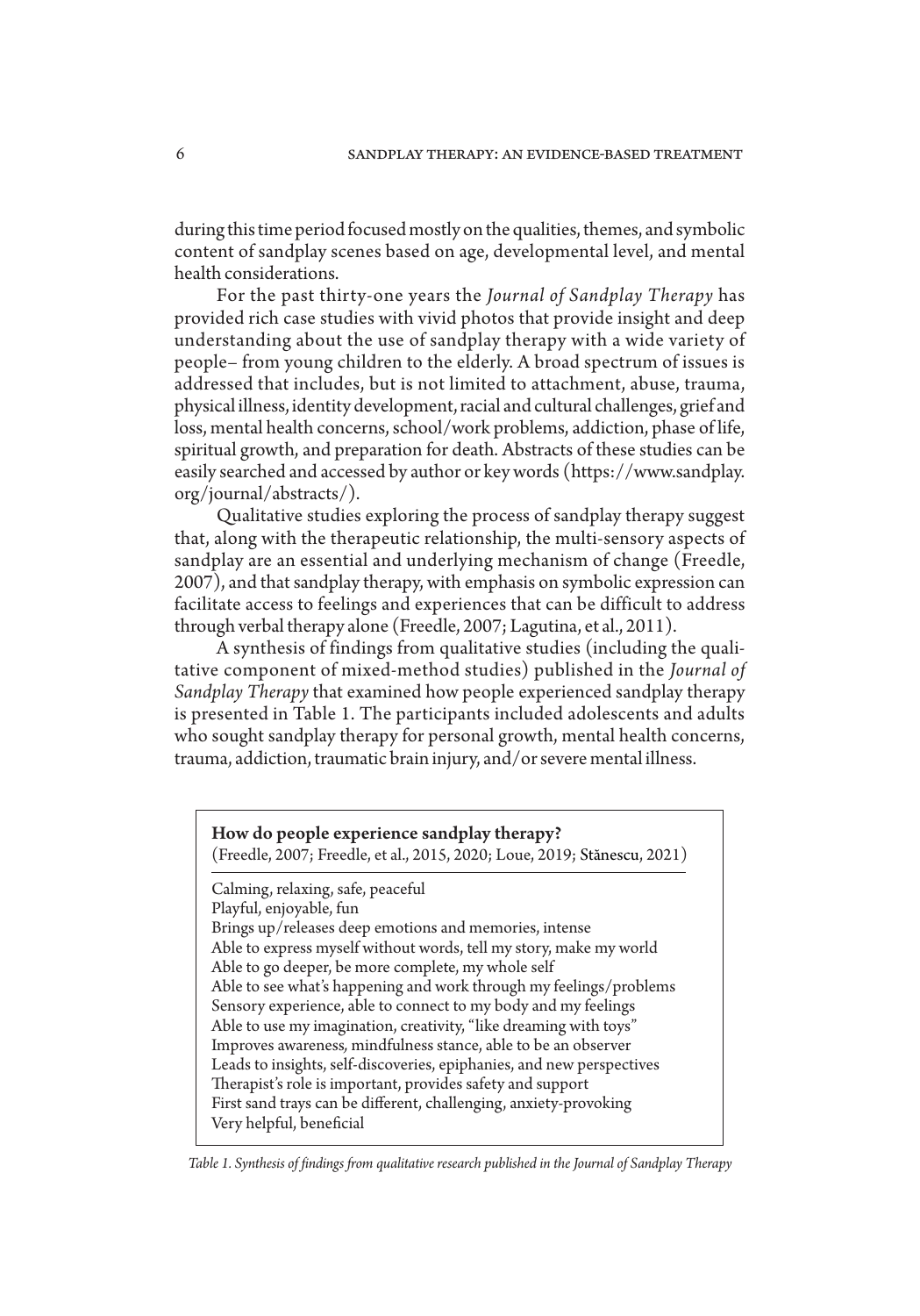### experimental designs

This tier of research consists of studies that use experimental designs to determine treatment efficacy. Over the past twelve years there has been a sharp increase in studies demonstrating the efficacy of sandplay utilizing pre-post and quasi-experimental research designs, as well as a significant number of studies that utilize randomized controlled trials (Ahn, et al., 2020; Roesler, 2019; Wiersma, 2019). A summary of experimental research will be discussed in the next section which presents systematic reviews and metaanalyses of sandplay therapy. A list of studies included in the reviews can be found in Roesler (2019) and Wiersma, et al. (2022).

Over the past four years neuroimaging studies showing the positive effects of sandplay therapy on cortical and subcortical brain functioning have also emerged (Akimoto, et al., 2018, 2021; Foo, et al., 2020; Foo & Pratiwi, 2021). Using near infrared spectroscopy in a single case design, findings showed that sandplay facilitated dynamic coupling of the prefrontal and temporal regions (frontotemporal network), suggesting how sandplay facilitates the retrieval and reprocessing of memories with an optimal amount of cognitive control (Akimoto, et al., 2018). Moreover, inter brain synchronization was found between therapist and client during sandplay possibly representing the neural foundation of empathy in sandplay (Akimoto, et al., 2021). Using magnetic resonance spectroscopy and outcome measures, clinical improvement in anxiety symptoms were found in patients with generalized anxiety disorder (GAD) and were associated with improved brain functioning in the limbic system and prefrontal cortex (Foo, et al., 2019, 2021).

## meta-analyses and systematic reviews

This "top tier" of scientific evidence for treatment efficacy consists of meta-analytic studies and systematic reviews. A meta-analysis systematically examines results from a number of independent experimental studies of the same subject and uses statistical analysis to investigate treatment effects across studies. A systematic review involves a structured search, appraisal and summary of literature for a specific topic.

Systematic literature reviews of the evidence base for sandplay therapy indicate that sandplay has been found to be effective in treating a wide range of problems in children and adults including anxiety, depression, trauma, addictive behaviors, attention-deficit/hyperactivity disorder (ADHD), borderline personality disorder, autism, disabilities, migration, as well as other emotional, behavioral, somatic, and social issues (Roesler, 2019; Wen, et al., 2019). Moreover, sandplay's nonverbal approach and use of play changed the focus of therapy away from solely verbal communication or cognitive insight, appeared to lower the threshold for the initiation of psychotherapy, and was determined to have particular implications for the treatment of clients with traumatic stress, disabilities or language problems, which are difficult to treat with conventional psychotherapy methods (Roesler, 2019).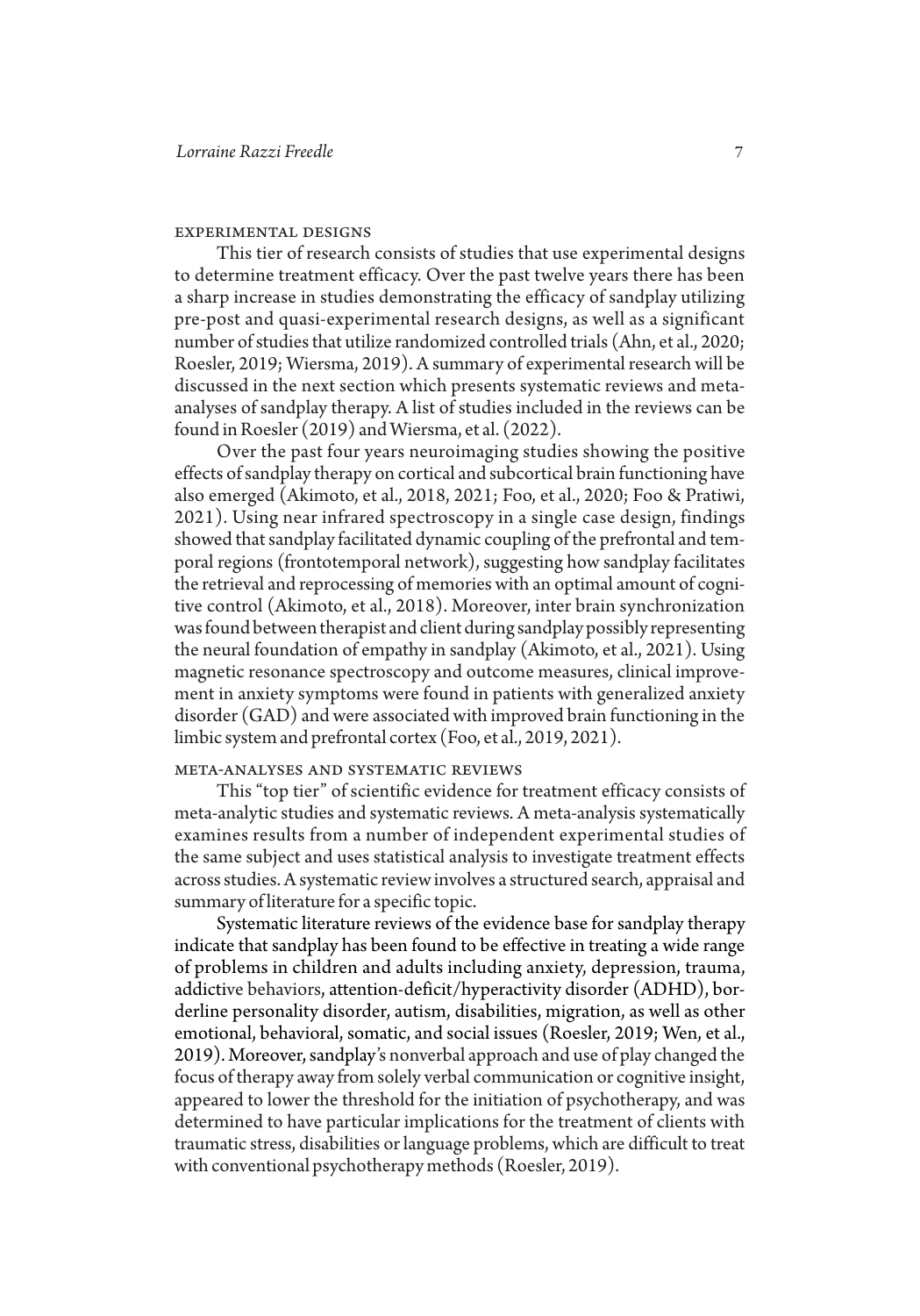An international meta-analysis of sandplay therapy was recently published (Wiersma, et al., 2022) that examined emotional and behavioral outcomes with children and adults. During this review 1715 potential records from over sixteen countries were identified and screened, and ultimately, forty studies from eight countries (including a total of 1284 participants) were analyzed that met quality standards and inclusion criterion. The overall effect size for sandplay therapy was large (Hedges'  $g=1.10$ ) and maintained for internalizing, externalizing and ADHD symptoms. Both individual and group sandplay (each person in the group works in their own sand tray) were found effective, with improved effect sizes associated with individual treatment over the group format. Sandplay therapy also appeared to improve outcomes when added to treatment as usual. The results from this metaanalysis were consistent with a meta-analysis conducted by Lee & Jang (2015) that reviewed studies in South Korea on cognitive, emotional and behavioral outcomes in children and adolescents and also found a large effect size (Hedges' g= 1.098) for sandplay therapy. It is also important to note that the effect sizes found for sandplay therapy in these meta-analytic studies are similar to that of more well-known evidence-based psychotherapies such as cognitive behavioral therapy.

In conclusion, there is a significant and growing body of qualitative and quantitative research that establishes sandplay therapy as an evidence-based treatment for children and adults with a variety of emotional and behavioral problems. Further research is needed and welcome.

#### **REFERENCES**

- Ahn, S., Lee, Y., Lee, S., & Jang, M. (2020). A study on the research trends in sandplay therapy in Korea (2009-2018). *Journal of Symbols and Sandplay Therapy*, 11(1) 39-97. https://doi.org/10.12964/jsst.20002
- Akimoto, M., Furukawa, K., & Ito, J. (2018). Exploring the sandplayer's brain: A single case study. *Archives of Sandplay Therapy, 30*(3), 73–84.
- Akimoto, M., Tanaka, T., Ito, J., Kubota, Y., & Seiyama, A. (2021). Inter-brain synchronization during sandplay therapy: Individual analyses. *Frontiers in Psychology*. 12:723211. doi: 10.3389/fpsyg.2021.723211. https://www.frontiersin.org/articles/10.3389/ fpsyg.2021.723211/full
- American Psychological Association (2006). Evidence-Based Practice in Psychology. *American Psychologist*, 61(4), 271-285. DOI: 10.1037/0003-066X.61.4.271 https://www.apa.org/pubs/journals/features/evidence-based-statement.pdf
- Chambers, L. (2004, October). *Free and protected space: Looking deeper*. [Paper presentation, STA Research Panel]. Sandplay Therapists of America National Conference, Monterey, CA.
- Foo, M., Freedle, L.R., Sani, R. & Fonda, G. (2020). The effect of sandplay therapy on the thalamus in the treatment of generalized anxiety disorder: A case report. *International Journal of Play Therapy*, 29(4), 191-200. DOI: https://psycnet.apa. org/doi/10.1037/pla0000137